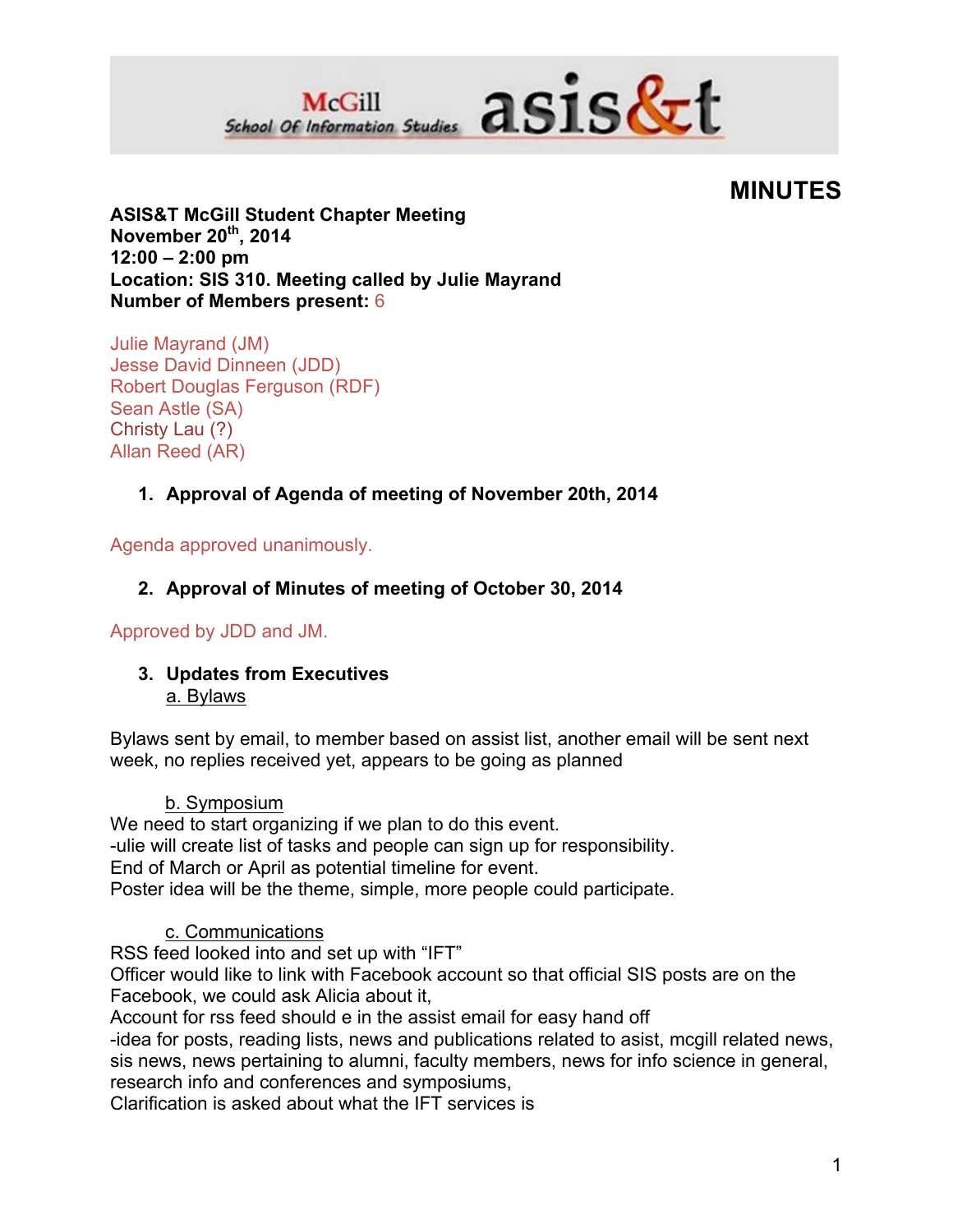

Email was sent out to exec of other student groups at SIS, we need a backup web editor for our group in case officer cannot fulfill his duties, and needs to take training sessions for drupel, we need to use sis shared calendar for meetings and other announcements, funding forms for student associations need to be filled out (MISSA) Christy volunteered to take the training.

d. Recruitment (research stream students)

List of research stream students is not finalized yet.

Proposal needs to be drafted and revised before students are finalized into the list. Kathryn will send emails or give a list of students.

We can reach these students via required courses for targeting them.

We need something tangible to present to them like an invitation to an event, Needed by early next semester.

We need to get in touch with ilija who will be giving the course.

If ASIST chapter hosts the symposium, we can provide a free meal to member attendees.

Promotion of an departmental research community is the point of an event.

Lab meeting style event? Maybe integrate it as a way to help people get submissions ready

Talked to people interested in doing events with EBSI, they might be interested in contributing but the interest is more about networking with EBSI rather than ASIST Maybe we can do a tour or some sort of visit of a place in Montreal related to ASIST? It is advantageous for masters students to know what resources or courses are available at EBSI.

## e. All associations meeting

\$214 dollars for an event available from MISSA, vague description of event needed -sis also have money for events.

Forms are on wiki.

Assuming we can get 100\$ for an event, we have 300\$ budget plus 100\$ in bank without even asking ASIST for money.

We missed deadline for asking from ASIST.

The treasurers from other associations are with RBC because the fees are less than ours.

There was no concrete answer to pay for fees but either they fundraise or pay out of pocket for fees.

No other associations exist without a bank account.

Cash box might be donated to us from Jim?

Email will be sent to ASIST to confirm whether they will sent money to an executive in lieu of a bank account and Jonathan and Jesse will close the ASIST bank account. Motion by Jesse, seconded by Robert, passed unanimously

Wiki was updated by Jesse on behalf of organization.

## **4. Upcoming Activities**